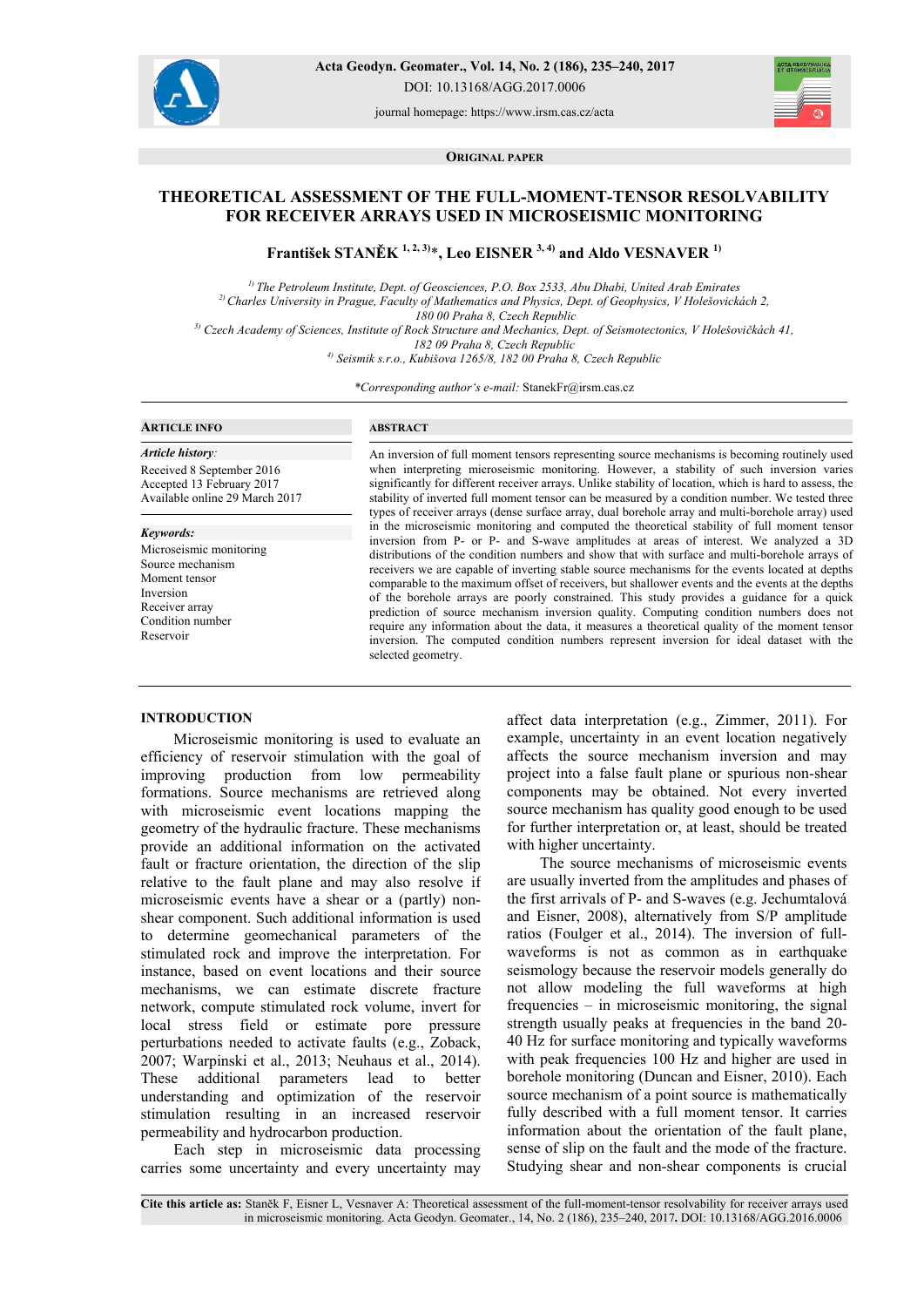for distinguishing pure-shear event from (partly) nonshear event indicating fracture opening or closing.

There are many sources of uncertainties influencing a source mechanism inversion, such as the data noise (e.g. Stanek et al., 2014; Mustać and Tkalčić, 2016), uncertainty in location and velocity model (e.g. Šílený, 2009; Yagi and Fukahata, 2011), uncertainty in attenuation model, receiver array geometry, etc. The receiver array geometry is usually the only thing we can control. Therefore, we focused our study on the evaluation of this effect.

In this study, we compute the theoretical stability of source mechanisms for three examples of receiver arrays currently used in microseismic monitoring. Specifically, we compute a 3D distribution of condition numbers highlighting zones with good and bad quality of inverted full moment tensors representing source mechanisms. Although the condition numbers do not depend on the data, the condition numbers say how much the source mechanism parameters are stable and sensitive to a small change in the input: in our case amplitude, velocity model, event location, etc. We have chosen condition numbers as one of the commonly used and robust measures of inversion stability, but other parameters might be used to evaluate source mechanism quality as well, e.g., error ellipsoid (Zahradník and Custodio, 2012). However, none of the other measures represents perfectly the uncertainty and each of the measures of the source mechanism stability has both drawbacks and advantages.

We mimic three different types of arrays used to monitor reservoir stimulation that were used in publications interpreting source mechanisms of microseismic events. We test a dense surface array (e.g., Anikiev et al., 2014), dual borehole array (Jechumtálová et al., 2016) and receiver arrays in many shallow boreholes (Mahrooqi et al., 2013).

The goal of this study is not to criticize or praise any type of the arrays. Every array is designed for a specific purpose, and not necessarily for estimating the source mechanisms, and is limited by different rock types and surface infrastructures. Also, every project has a limited budget. Our goal is to quickly predict the quality of source mechanisms and possibly avoid an erroneous interpretation of microseismic results. Another goal is to provide a tool for an improvement of array design and selecting appropriate installations to optimize the cost of microseismic monitoring.

# **METHODOLOGY**

For each selected receiver array, we set an area of interest (the stimulated area) where we test the theoretical assessment of the full-moment-tensor resolvability. Surface and near-surface arrays have all the expected events below the arrays, unlike the deeper borehole arrays which are intentionally installed closer to the stimulated part of the reservoir and events occur at similar depths as the depths of receivers.

In the area of interest, we define a regular grid of potential microseismic event locations for which the

stability of source mechanism inversion is computed. We assume that all receivers of the arrays contribute with the signal (P- or P- and S-wave amplitudes). Hence, our study presents the best-case scenario for the strongest events, i.e. events with sufficient signalto-noise ratio at the monitoring arrays as discussed later.

We compute synthetic first arrival amplitudes (either positive or negative values) of direct P- and Swave for the receivers from each point of the grid of potential microseismic event locations. For simplicity, we assume a homogeneous isotropic medium and a point source; however, we realize that more complex media would affect the source mechanism inversion. The point source is a good approximation for microseismic events which are smaller than magnitude 0. The receiver array configuration has a dominant effect because sufficient receiver coverage overcomes uncertainties in the velocity model (Šílený, 2009). We neglect the noise effect and assume that we are able to correctly pick the right arrival amplitudes at every receiver, i.e., that we have a sufficient signalto-noise ratio at every receiver. The latter one is quite a strong assumption for all the tested arrays, but this study evaluates ability to correctly invert for the source mechanism of the well recorded microseismic events. This means that the predicted stability of the inversion is true only for the events strong enough to be recorded on all receivers of the tested monitoring array. Generally, the downhole monitoring arrays achieve high signal-to-noise ratio even for weaker events, it is not true for surface monitoring arrays. In such sense the condition number represents an ideal situation and real data may only degrade such assumption. We remark that downhole monitoring array tests assume the inversion of S-waves in an isotropic velocity model, which may not be a suitable approximation in anisotropic media (Grechka, 2015).

We compute Green's function matrix  $\boldsymbol{G}$  for the full moment tensor *M* inversion of the first P-wave arrival amplitudes (either positive or negative values – see Eisner et al., 2010 with example of real data picking strategy) for the surface vertical component array and shallow boreholes receivers with only vertical components array, and another matrix of both the first P- and first S-wave arrival amplitudes modeled for the dual borehole array. The observed amplitudes of direct P- and S-wave displacement *d* can be related with *G* and *M* by equation

$$
d = G^* M. \tag{1}
$$

An example of matrixes *d* and *G* for one threecomponent station and both P- and S-waves looks like this

$$
\boldsymbol{d} = \begin{bmatrix} A_{\scriptscriptstyle{PN}} \\ A_{\scriptscriptstyle{PE}} \\ A_{\scriptscriptstyle{PE}} \\ S_{\scriptscriptstyle{PS}} \\ S_{\scriptscriptstyle{PE}} \\ S_{\scriptscriptstyle{PE}} \\ S_{\scriptscriptstyle{PZ}} \end{bmatrix}, \ \boldsymbol{G} = \begin{bmatrix} G_{\scriptscriptstyle{PN}}\left(1\right)G_{\scriptscriptstyle{PN}}\left(2\right)...G_{\scriptscriptstyle{PN}}\left(6\right) \\ G_{\scriptscriptstyle{PE}}\left(1\right)G_{\scriptscriptstyle{PE}}\left(2\right)...G_{\scriptscriptstyle{PE}}\left(6\right) \\ G_{\scriptscriptstyle{SQ}}\left(1\right)G_{\scriptscriptstyle{PZ}}\left(2\right)...G_{\scriptscriptstyle{PZ}}\left(6\right) \\ G_{\scriptscriptstyle{SV}}\left(1\right)G_{\scriptscriptstyle{SN}}\left(2\right)...G_{\scriptscriptstyle{SN}}\left(6\right) \\ G_{\scriptscriptstyle{SE}}\left(1\right)G_{\scriptscriptstyle{SE}}\left(2\right)...G_{\scriptscriptstyle{SE}}\left(6\right) \\ G_{\scriptscriptstyle{SZ}}\left(1\right)G_{\scriptscriptstyle{SZ}}\left(2\right)...G_{\scriptscriptstyle{SZ}}\left(6\right) \end{bmatrix}
$$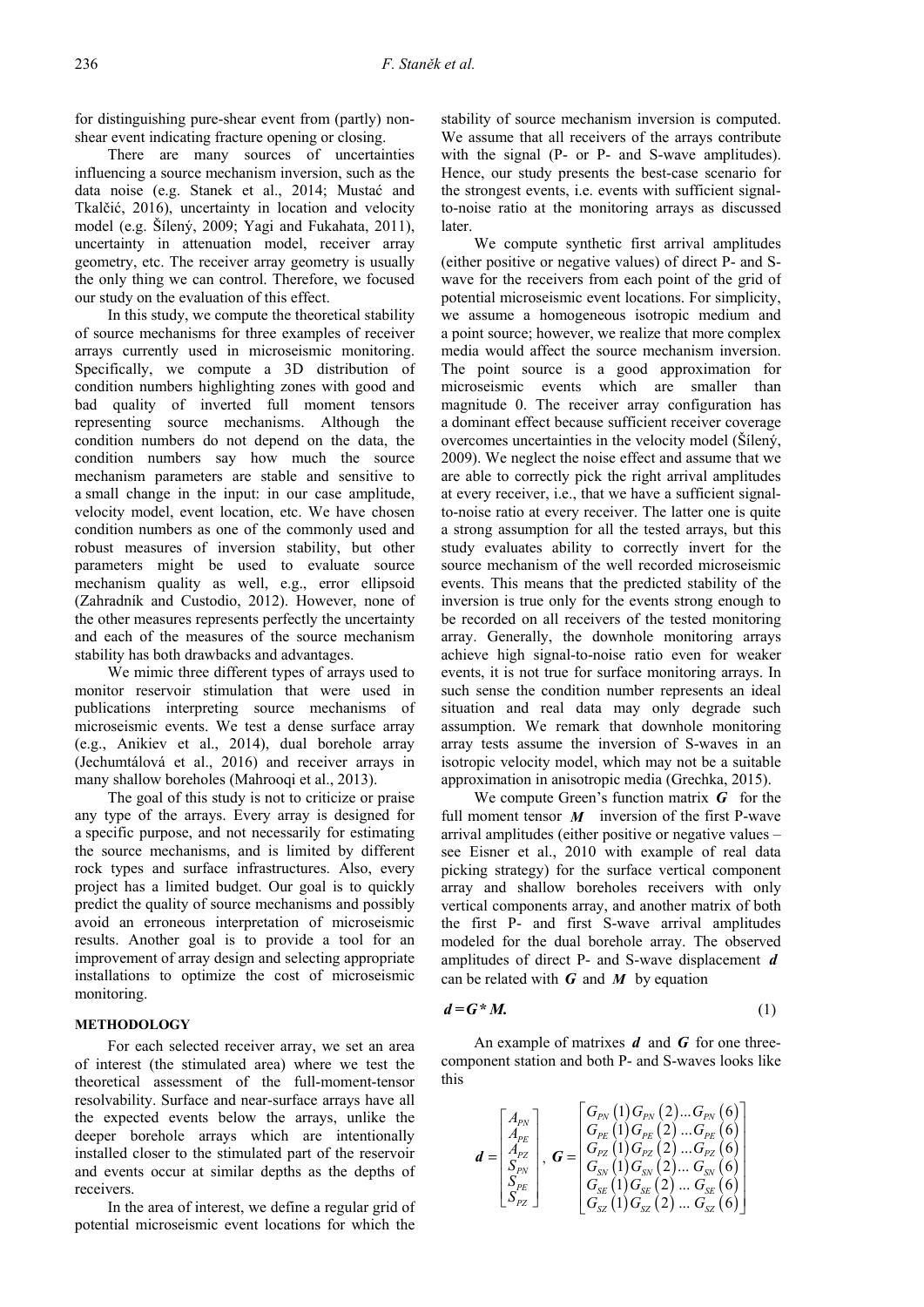Here  $A_{\rho N}$  is an amplitude of P-wave displacement measured on north component;  $G_{pN}(1)$ is the P-wave Green's function's derivative for a farfield ray approximation of north component amplitude due to the first component of moment tensor *M* ; numbers  $(1)...(6)$  denote all six independent components of  $M$ . Time variation of  $G * M$  in a far-field ray approximation is delta function. That is why at every station each component is represented by just a single time sample (at the first arrival P- or Swave).

The least-square moment tensor inversion of linear equation (1) is

$$
M = \left(G^T G\right)^{-1} G^T d \tag{2}
$$

The condition number *CN* is defined as a square root of a ratio between the maximum and the minimum eigenvalue of the symmetric inversion matrix  $\mathbf{G}^T \mathbf{G}$  in equation (2):

$$
N = \sqrt{\frac{\max\left[ eig\left(G^T G\right)\right]}{\min\left[ eig\left(G^T G\right)\right]}},\tag{3}
$$

A well-conditioned inversion has a low condition number and its result is stable, whereas ill-conditioned inversion has a high condition number and the resulting source mechanism is very sensitive to any small change in the input. While low condition number does not guarantee correctly inverted mechanism (due to uncertain velocity and attenuation models, incorrect picks, etc.), the high condition number means highly unstable and probably incorrect source mechanism even if the event is well recorded with a high signal-to-noise ratio. Note that determination of the condition number does not require any information about the data and is only dependent on matrix  $G$ , hence on source-station configuration and the assumed velocity model.

The specification of a condition number threshold between well- and ill-conditioned inversion is not clear and also depends on the inversion parametrization. Dufumier and Rivera (1997), using the same condition number definition as we do in this study, suggest a condition number magnitude providing reliable results in order of first tens, whereas, Nolen-Hoeksema and Ruff (2001) or Vera Rodrigues et al. (2011), using condition number definition without the square root, get results with sufficient quality using the condition numbers as large as 500. Therefore, because we are interested just in relative resolvability measure, we tentatively assume that a reasonable upper limit for a reliable source mechanism inversion is 20 and we show the condition numbers on a scale from 1 to 20. Our results are 3D grids of condition numbers showing zones where the full moment tensors describing source mechanisms are expected to be stable and reliable for an interpretation.

### **STABILITY FOR THREE TYPES OF MICROSEISMIC MONITORING ARRAYS**

The first tested monitoring array is a surface starlike array with 800 receivers in 8 arms around the wellhead, similar to the array of Anikiev et al. (2014). Each arm is 2.5 km long and the whole array is covering approximately 25 km<sup>2</sup>. The area of interest where we expect induced events is around the stimulated lateral parts of the four hypothetical treatment wells at the depth 2 km. Inverting P-wave amplitudes from all the receivers on vertical components, we get the lowest condition numbers around 5 (the most stable results) for the locations below the middle of the array (Figure 1). The quality of the inverted source mechanisms decreases to the edges of the star and with the depth. The events located deeper than 2300 m, i.e., approximately the length of the arm, have source mechanisms inverted very poorly.

Based on our results, the inverted source mechanisms of real events presented by Anikiev et al. (2014) or Staněk and Eisner (2013) are stable and could be used for further interpretations. This statement neglects the noise effect, but Staněk et al. (2014) showed that a source mechanism inversion using the method of equation (2) represents the stacking which suppresses the noise and results in reliable source mechanisms even for weak events. The results of Anikiev et al. (2014) are consistent with this conclusion, as they achieve high stability of the inverted strikes even for weak events with moment magnitudes down to -1.7.

The second tested array configuration is a dual borehole monitoring array with 11 receivers in each well, similar to Jechumtálová et al. (2016). The vertical wells are drilled 500 m from each other and the receivers are located at depths ranging from 1800 to 1920 m. In this case, we use as input both P- and Swave amplitudes, because they are commonly used for borehole receivers. The most stable source mechanisms for this array are estimated between the two wells, but not along the plane connecting them as shown in Figure 2. The color scale is the same as in Figure 1. The best possible inversion with  $CN = 7.7$  is achieved for an event located at the depth of the center receivers, and with the angle 45° between the event location and the plane containing both wells. The unstable results depicted by high condition numbers are for events located too far away from the wells, and close to the plane containing both wells and in the vicinity of each well. These results are consistent with Vavryčuk (2007), who showed that the full moment tensor is not constrained along the plane containing both monitoring wells. This problem could be practically solved using arrays in slightly deviated wells (Vera Rodrigues et al., 2011) which improves focal sphere coverage in the problematic direction, or by using a constrained inversion (Jechumtálová and Šílený, 2005). Luckily, events located by Jechumtálová et al. (2016) seems to be in a zone (cut by cross-sections in Fig. 2) where we get relatively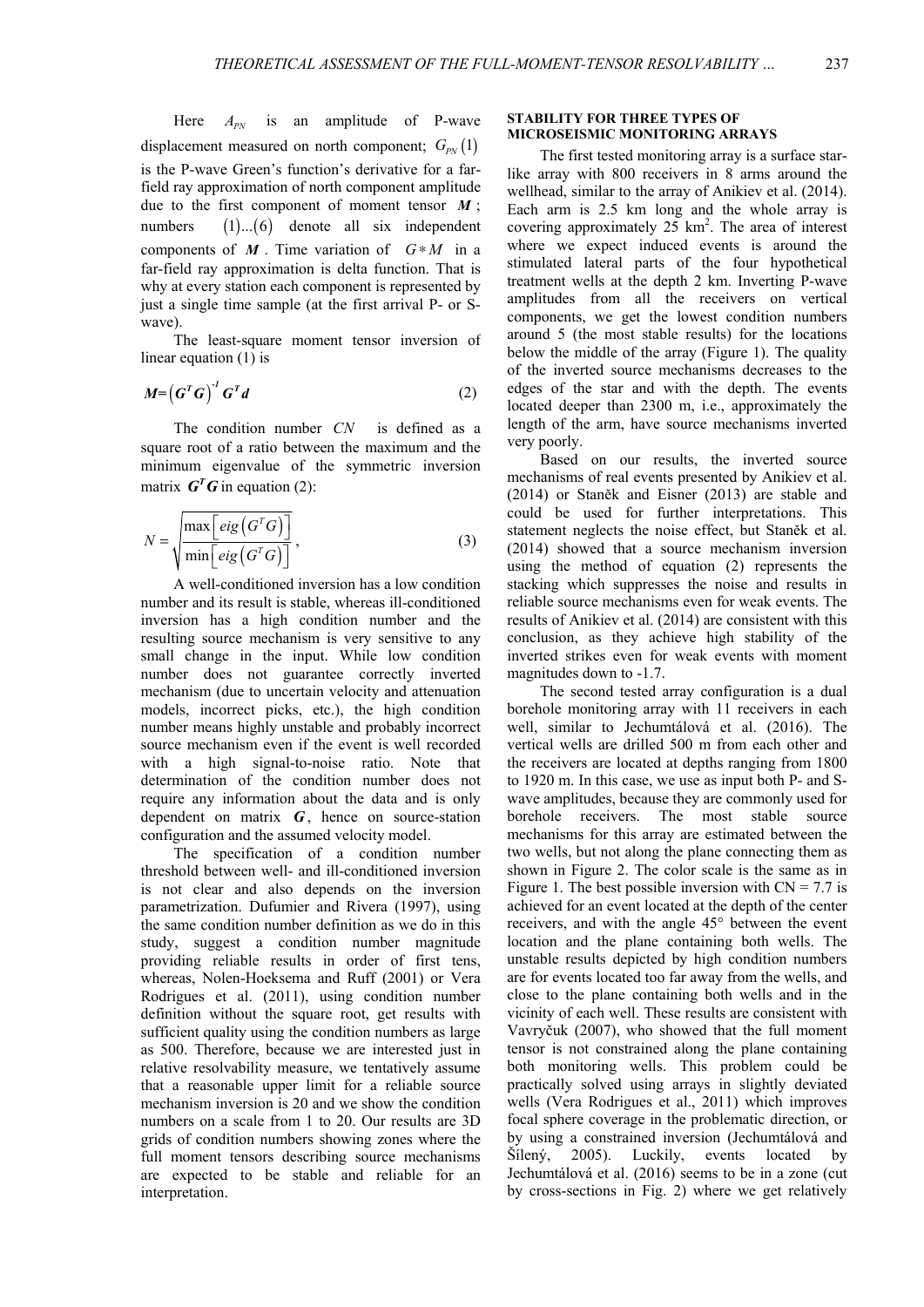low condition numbers, indicating stable inversion of the observed source mechanisms.

The inversion from the surface array seems stable for most stimulation area because of the higher number of receivers and better focal sphere coverage. Comparing to (near-)surface arrays, the key advantage of borehole receiver arrays is the short distance from the induced events, the resulting availability of Swave amplitudes and the detectability of low magnitude events.

The third tested array consists of 13 shallow boreholes arrays with 104 receivers in total, as illustrated in Figure 3. A similar array was used by Mahrooqi et al. (2013) to study source mechanisms in Oman. Although this array is designed to monitor a stimulation in a very shallow reservoir, we test the source mechanism inversion from only P-wave amplitudes, because S-waves are very complex in shallow horizontal propagation. For such receiver geometry, we get a very good stability of the source mechanisms inverted below the center of the (multi-)borehole array at the depths exceeding 300 m and optimally around 700 m, as shown by the red area in Figure 3 with minimum CN=2.7. At this depth, comparable to the offsets of the monitoring wells, we have high stability and good focal sphere receiver coverage, similarly as for the surface array. Unfortunately, the real stimulated reservoir is shallower and the monitoring was designed to detect events at depths shallower than 500 m. At these depths, the focal sphere coverage is worse. For some locations, we get extremely high condition numbers because most of energy comes from the receivers, which are close to the horizontal plane of the inverted source mechanisms. Horizontal rays do not constrain the vertical component of moment tensor, as it is well known in global seismology (Lay and Wallace, 1995). This situation is similar to the borehole array.

A better stability of the source mechanism inversion could be achieved by using S-wave amplitudes on the shallow borehole array. However, using all P-wave arrivals for all the receivers in the shallow reservoir is likely to be too optimistic. Mahrooqi et al. (2013) observed useful signal only on a few neighboring wells (usually two). In such a case, the source mechanism stability is very similar to our second tested array – the dual monitoring borehole array. Using both P- and S-wave arrivals for two near boreholes may solve the problem with events located in the depths of receivers close to the wells. However, the stability of the inversion from two boreholes only has limitations and the best quality of inversion is achieved between the wells, 45° from the plane containing both wells. Thus, a reliable inversion requires the monitoring boreholes to be drilled closer to each other than in the case presented by Mahrooqi et al. (2013). A possible improvement for such a shallow reservoir could be adding (near-) surface stations, but these stations would be probably noisy. Another option would be extending the monitoring wells to a greater depth and making the monitoring arrays longer to improve the focal sphere receiver coverage.

# **DISCUSSION AND CONCLUSIONS**

We computed 3D distributions of condition numbers for three commonly used types of receiver arrays in microseismic monitoring. Note that this methodology is not dependent on the actual acquired data but is derived from synthetic medium model (equation 1 and 2), we assume homogenous isotropic medium for simplicity. Each of the three tested arrays provides specific result, although there are some similarities too. The surface array (first tested array) has low condition numbers (i.e. good invertability) similarly to the (multi-)array of shallow boreholes (third tested array), at depths comparable with the distance between the center of the array and the most distant receiver. High condition numbers are found around and between the wells for both, dual-borehole array (second tested array) and array of shallow boreholes, indicating low stability of inverted full moment tensor source mechanisms.

In this study, we assumed the best possible scenario: all amplitudes are contributing on all stations, i.e., P-wave for surface and shallow borehole array and P- and S-waves for dual borehole array. Considering low magnitude microseismic events and a realistic signal-to-noise ratio, we might not be able to correctly pick the amplitudes at each receiver and this would deteriorate real resolvability of moment tensor. For example, Mahrooqi et al. (2013) did not have sufficient signal-to-noise ratio to reliably pick the amplitudes on all the receivers and used data from only limited number of wells. The surface monitoring array of Anikiev et al. (2014) and the dual borehole monitoring array of Jechumtalová et al. (2016) detected events which had sufficient signal on the most of the receivers.

Our study clearly shows that there are places where some arrays do not allow to invert stable full moment tensor even in the best scenario situation. The ability of using all receivers is not a major problem for a dense surface array, where are hundreds of receivers, but it is critical for borehole arrays. There it is necessary to record reliable P- and S-wave amplitudes on as many receivers as possible to achieve as large as possible solid angle (an angle given by the aperture of receiver array, as viewed from the source location) resulting in a stable source mechanism inversion. We remark also that the velocity model affects more severely the borehole arrays, where guided and head waves may interfere with reflected and direct arrival waves, and anisotropy affects severely S-waves.

The source mechanism inversion can be made more stable by adding more optimally placed stations, using S-wave amplitudes for surface or near surface receivers or adding another input parameter constraining the mechanism such as SH/P or SV/P amplitude ratios.

The key factor for the source mechanisms inversion is the solid angle or in other words the focal sphere coverage. For weak events in records with low signal-to-noise ratio recorded only by the downhole arrays, it is important to record arriving waves in the largest possible solid angle (e.g., Eaton and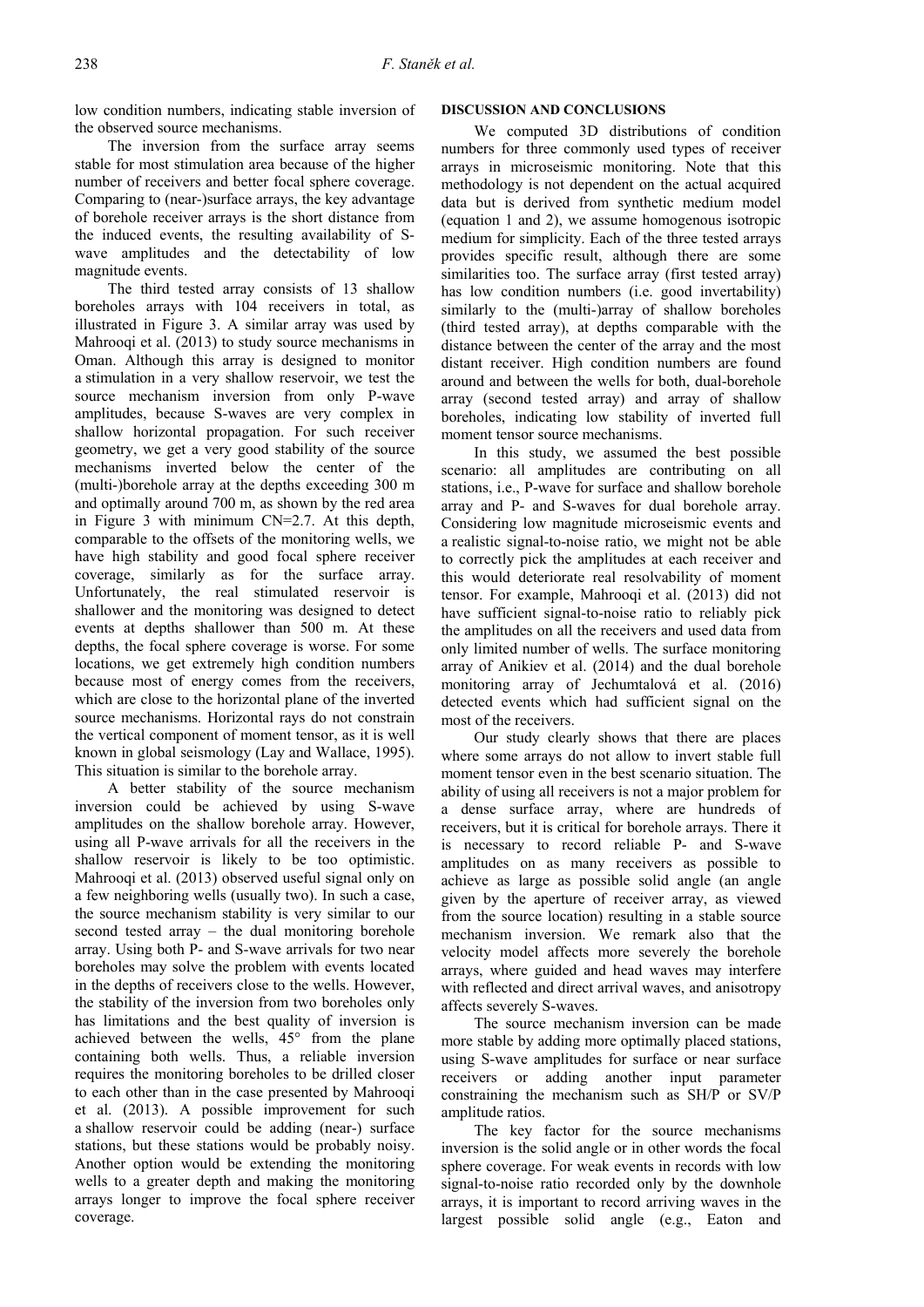Forouhideh, 2011). For strong events, a large solid angle is achievable with (near-)surface arrays.

The presented results neglect the effects of velocity and attenuation model. They show where the moment tensor inversions are (un-)stable due to a receiver configuration. Therefore, the results in this study in some sense represent the most optimistic estimate we can achieve.

#### **ACKNOWLEDGMENTS**

We would like to thank The Petroleum Institute (grant n.14501), Charles University grant SVV 260447/2017 and SEG/Chevron for their support. This work was carried out thanks to the support of the long-term conceptual development research organization RVO: 67985891. We are really grateful to Prof. Jiří Zahradník from Charles University in Prague, Faculty of Mathematics and Physics, Dept. of Geophysics for his helpful comments and discussion.

# **REFERENCES**

- Anikiev, D., Valenta, J., Staněk, F. and Eisner, L.: 2014, Joint location and source mechanism inversion of microseismic events: benchmarking on seismicity induced by hydraulic fracturing. Geophysical Journal International, 198, 1, 249–258. DOI: 10.1093/gji/ggu126
- Dufumier, H. and Rivera, L.: 1997, On the resolution of the isotropic component in moment tensor inversion. Geophysical Journal International, 131, 3, 595–606. DOI: 10.1111/j.1365-246X.1997.tb06601.x
- Duncan, P. and Eisner, L.: 2010, Reservoir characterization using surface microseismic monitoring. Geophysics, 75, 5, 75A139–75A146. DOI:10.1190/1.3467760
- Eaton, D.W. and Forouhideh, F.: 2011, Solid angles and the impact of receiver-array geometry on microseismic moment-tensor inversion. Geophysics, 76, 6, WC75- WC83. DOI: 10.1190/GEO2011-0077.1
- Eisner, L., Williams-Stroud, S., Hill, A., Duncan, P. and Thornton, M.: 2010, Beyond the dots in the box: Microseismicity-constrained fracture models for reservoir simulation. The Leading Edge, 29, 3, 326– 333. DOI: 10.1190/1.3353730
- Foulger, G.R., Julian, B.R., Hill, D.P., Pitt, A.M., Malin, P.E. and Shalev, E.: 2004, Non double-couple microearthquakes at Long Valley caldera, California, provide evidence for hydraulic fracturing. Journal of Volcanology and Geothermal Res., 132, 45–71. DOI: 10.1016/S0377-0273(03)00420-7
- Grechka, V.: 2015, On the feasibility of inversion of singlewell microseismic data for full moment tensor. Geophysics, 80, 4, KS41-KS49. DOI: 10.1190/geo2014-0471.1
- Jechumtálová, Z., Chu, F., Rong, J., Procházka, J. and Eisner, L.: 2016, Downhole Microseismic Data Processing - Consistency of Locations, Source Mechanisms and Stress State. 78th EAGE Conference & Exhibition, Extended Abstract. DOI: 10.3997/2214-4609.201600720
- Jechumtálová, Z. and Eisner, L.: 2008, Seismic source mechanism inversion from a linear array of receivers reveals non-double-couple seismic events induced by hydraulic fracturing in sedimentary formation. Tectonophysics, 460, 1-4, 124–133. DOI: 10.1016/j.tecto.2008.07.011
- Jechumtálová, Z. and Šílený, J.: 2005, Amplitude ratios for complete moment tensor retrieval. Geophysical

Research Letters, 32, 22, L22303. DOI: 10.1029/2005GL023967

- Lay, T., and Wallace, T.C.: 1995, Modern Global Seismology, Academic Press, San Diego, 313–356.
- Mahrooqi, S., Busaidi, S., Ismaili, I., Clow, F., Urbancic, T., Baig, A. and Kassam, A.: 2013, Beyond the dots - Microseismic monitoring of a fractured reservoir during steam injection in Oman. 75th EAGE Conference & Exhibition, Extended Abstract. DOI: 10.3997/2214-4609.20130014
- Mustać, M. and Tkalčić, H.: 2016, Point source moment tensor inversion through a Bayesian hierarchical model. Geophysical Journal International, 204, 1, 311–323. DOI:10.1093/gji/ggv458, 2016
- Neuhaus, C.W., Ellison, M., Telker, C. and Blair, K.: 2014, Drainage estimation and proppant placement evaluation frommicroseismic data. SPE/EAGE European Unconventional Resources Conference and Exhibition, Extended abstract. DOI: 10.2118/167685-MS
- Nolen-Hoeksema, R. and Ruff, L.J.: 2001, Moment tensor inversion of microseisms from the B-sand propped hydrofracture, M-site, Colorado. Tectonophysics, 336, 1, 163–181. DOI: 10.1016/S0040-1951(01)00100-7
- Šílený, J.: 2009, Resolution of non-double-couple mechanisms: Simulation of hypocenter mislocation and velocity structure mismodelling. Bulletin of the Seismological Society of America, 99, 4, 2265–2272. DOI: 10.1785/0120080335
- Staněk, F. and Eisner, L.: 2013, New model explaining inverted source mechanisms of microseismic events induced by hydraulic fracturing, SEG Technical Program. Expanded Abstracts, 2201–2205. DOI: 10.1190/segam2013-0554.1
- Staněk, F., Eisner, L. and Moser, T.J.: 2014, Stability of source mechanisms inverted from P-wave amplitude microseismic monitoring data acquired at the surface. Geophysical Prospecting, 62, 3, 475–490. DOI: 10.1111/1365-2478.12107
- Vavryčuk, V.: 2007, On the retrieval of moment tensors from borehole data. Geophysical Prospecting, 55, 3, 381–391. DOI: 10.1111/j.1365-2478.2007.00624.x
- Vera Rodrigues, I., Gu, Y.J. and Sacchi, M.D.: 2011, Resolution of seismic-moment tensor inversions from a single array of receivers. Bulletin of the Seismological Society of America, 101, 6, 2634–2642. DOI: 10.1785/0120110016
- Warpinski, N.R., Mayerhofer, M.J., Agarwal, K. and Du, J.: 2013, Hydraulic fracture geomechanics and microseismic source mechanisms. SPE Journal, 18, 4, Society of Petroleum Engineers. DOI: 10.2118/158935-PA
- Yagi, Y. and Fukahata, Y.: 2011, Introduction of uncertainty of Green's function into waveform inversion for seismic source processes. Geophysical Journal International, 186, 711–720. DOI: 10.1111/j.1365-246X.2011.05043.x
- Zahradník, J. and Custódio, S.: 2012, Moment tensor resolvability: Application to Southwest Iberia. Bulletin of the Seismological Society of America, 102, 3, 1235–1254. DOI: 10.1785/0120110216
- Zimmer, U.: 2011, Calculating sitimulated reservoir volume (SRV) with consideration of uncertainties in microseismic-event locations. Canadian Unconventional Resources Conference. SPE Journal, SPE-148610-MS, Society of Petroleum Engineers. DOI: 10.2118/148610-MS
- Zoback, M.D.: 2007, Reservoir geomechanics. Cambridge University Press, 340–377.